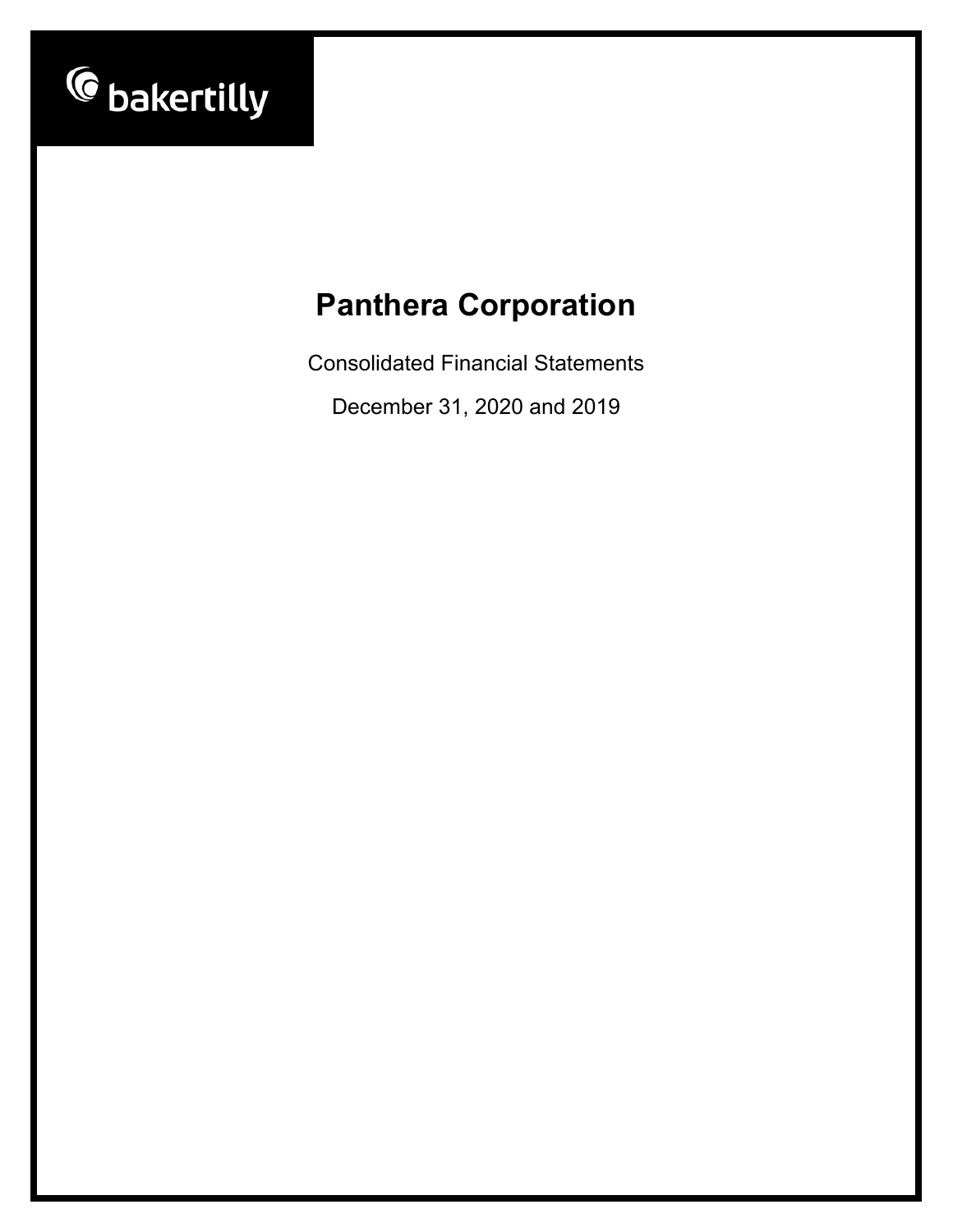Table of Contents December 31, 2020 and 2019

|                                                                 | Page |
|-----------------------------------------------------------------|------|
| <b>Independent Auditors' Report</b>                             |      |
| <b>Consolidated Financial Statements</b>                        |      |
| <b>Consolidated Statements of Financial Position</b>            | 2    |
| Consolidated Statements of Activities and Changes in Net Assets | 3    |
| <b>Consolidated Statements of Functional Expenses</b>           | 4    |
| <b>Consolidated Statements of Cash Flows</b>                    | 6    |
| Notes to Consolidated Financial Statements                      |      |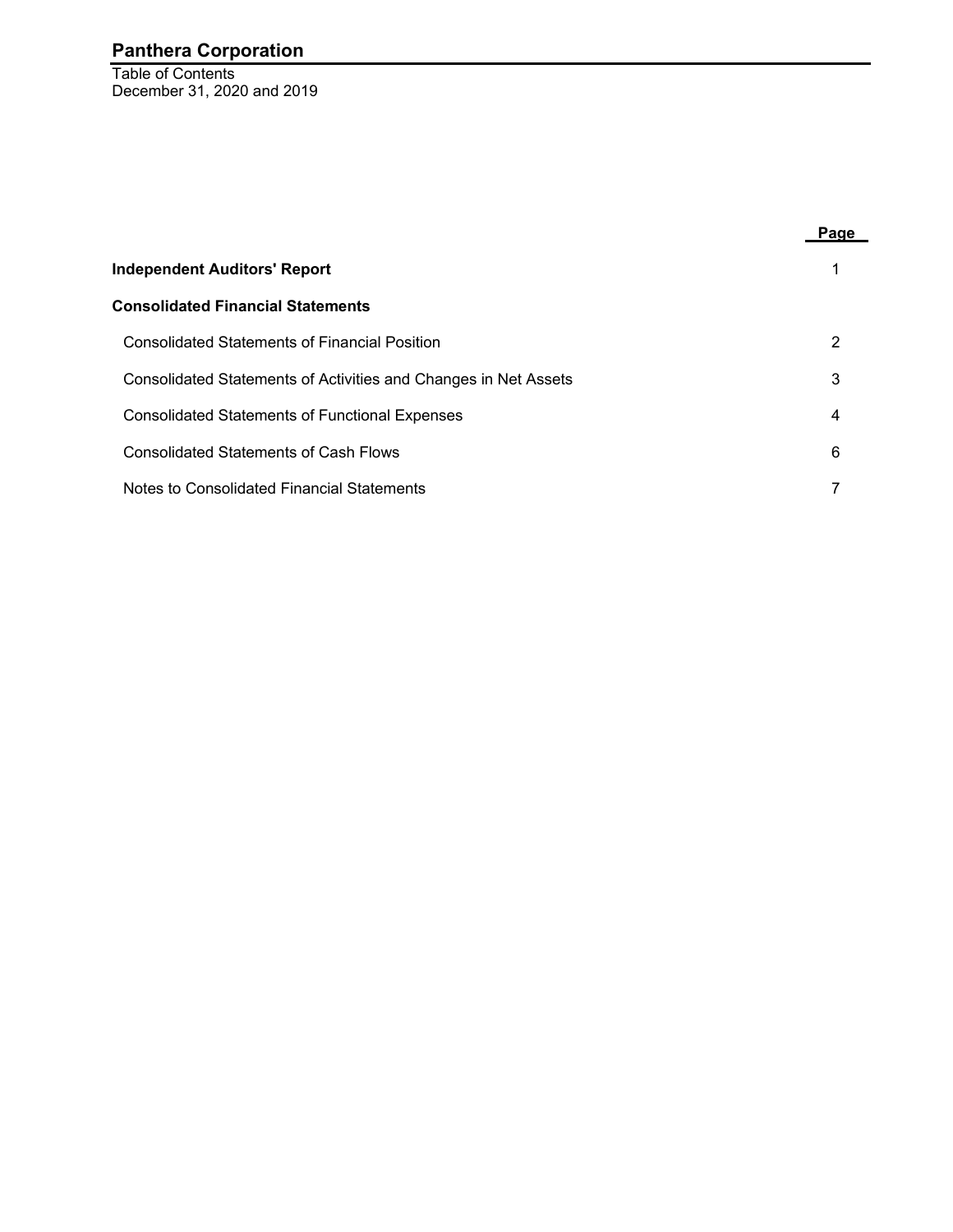

### **Independent Auditors' Report**

To the Board of Directors of Panthera Corporation

#### **Report on the Consolidated Financial Statements**

We have audited the accompanying consolidated financial statements of Panthera Corporation which comprise the consolidated statements of financial position as of December 31, 2020 and 2019, and the related consolidated statements of activities and changes in net assets, functional expenses and cash flows for the years then ended, and the related notes to the consolidated financial statements.

#### *Management's Responsibility for the Consolidated Financial Statements*

Management is responsible for the preparation and fair presentation of these consolidated financial statements in accordance with accounting principles generally accepted in the United States of America; this includes the design, implementation and maintenance of internal control relevant to the preparation and fair presentation of consolidated financial statements that are free from material misstatement, whether due to fraud or error.

#### *Auditors' Responsibility*

Our responsibility is to express an opinion on these consolidated financial statements based on our audits. We conducted our audits in accordance with auditing standards generally accepted in the United States of America. Those standards require that we plan and perform the audits to obtain reasonable assurance about whether the consolidated financial statements are free from material misstatement.

An audit involves performing procedures to obtain audit evidence about the amounts and disclosures in the consolidated financial statements. The procedures selected depend on the auditors' judgment, including the assessment of the risks of material misstatement of the consolidated financial statements, whether due to fraud or error. In making those risk assessments, the auditor considers internal control relevant to the entity's preparation and fair presentation of the consolidated financial statements in order to design audit procedures that are appropriate in the circumstances, but not for the purpose of expressing an opinion on the effectiveness of the entity's internal control. Accordingly, we express no such opinion. An audit also includes evaluating the appropriateness of accounting policies used and the reasonableness of significant accounting estimates made by management, as well as evaluating the overall presentation of the consolidated financial statements.

We believe that the audit evidence we have obtained is sufficient and appropriate to provide a basis for our audit opinion.

#### *Opinion*

In our opinion, the consolidated financial statements referred to above present fairly, in all material respects, the consolidated financial position of Panthera Corporation as of December 31, 2020 and 2019, and the changes in its net assets and its cash flows for the years then ended in accordance with accounting principles generally accepted in the United States of America.

Baker Tilly US, LLP

New York, New York November 8, 2021

Baker Tilly US, LLP, trading as Baker Tilly, is a member of the global network of Baker Tilly International Ltd., the members of which are separate and independent legal entities. © 2020 Baker Tilly US, LLP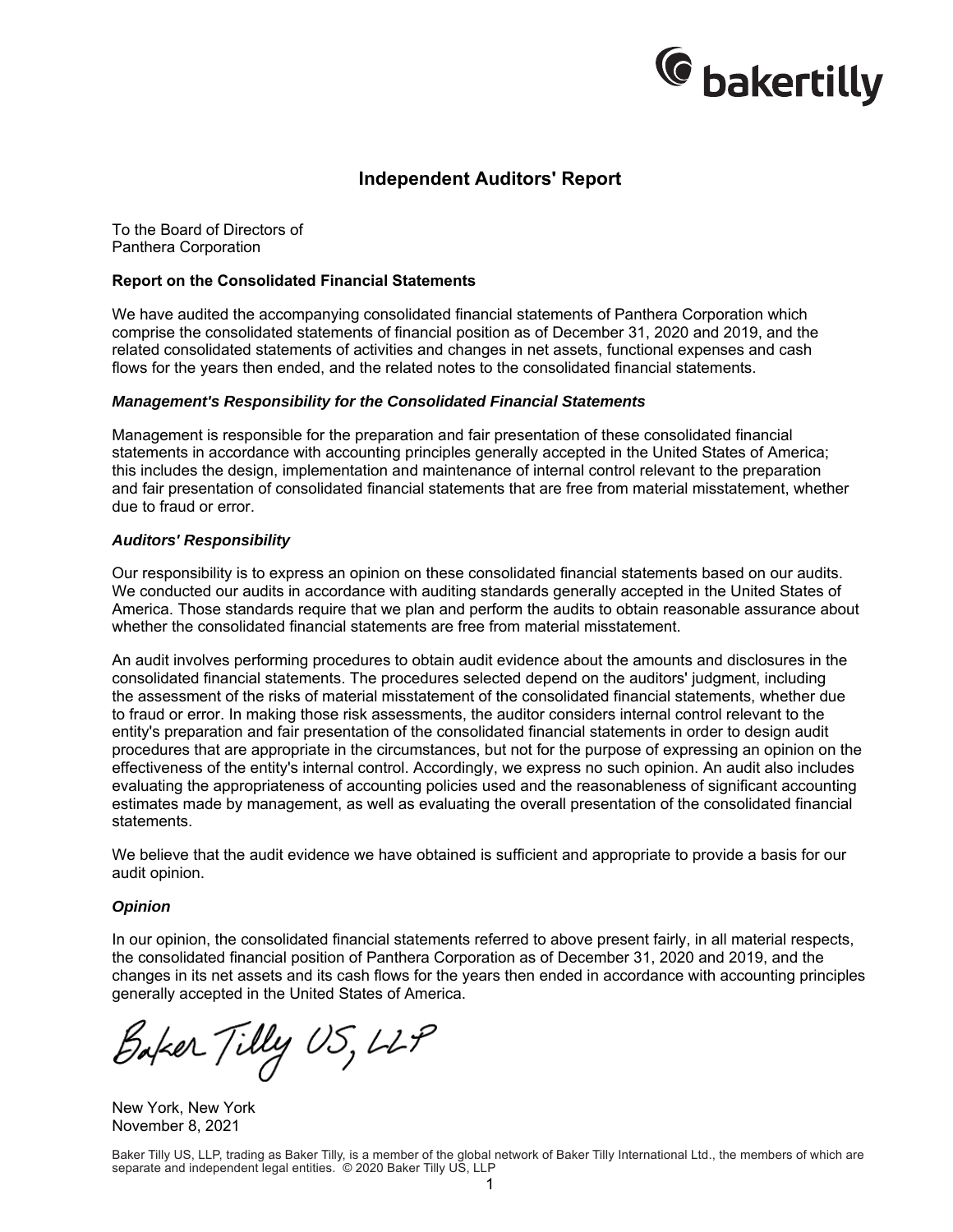Consolidated Statements of Financial Position December 31, 2020 and 2019

|                                             | 2020             | 2019             |
|---------------------------------------------|------------------|------------------|
| <b>Assets</b>                               |                  |                  |
| <b>Current Assets</b>                       |                  |                  |
| Cash and cash equivalents                   | \$<br>4,017,127  | \$<br>1,464,424  |
| Accounts receivable                         | 56,382           | 62,662           |
| Grants receivable                           | 361,104          | 413,618          |
| Donations receivable                        | 1,312,410        | 317,225          |
| Pledges receivable                          | 3,884,982        | 3,470,857        |
| Marketable securities                       | 1,926            | 5,819            |
| Other current assets                        | 818,777          | 829,246          |
| Total current assets                        | 10,452,708       | 6,563,851        |
|                                             |                  |                  |
| <b>Long-Term Assets</b>                     |                  |                  |
| Long-term pledges receivable, net           | 3,922,474        | 7,653,224        |
| Fixed assets, net                           | 2,313,324        | 1,782,799        |
| Total long-term assets                      | 6,235,798        | 9,436,023        |
| <b>Total assets</b>                         | 16,688,506<br>\$ | \$<br>15,999,874 |
| <b>Liabilities and Net Assets</b>           |                  |                  |
| <b>Current Liabilities</b>                  |                  |                  |
| Accounts payable and accrued expenses       | \$<br>1,931,892  | \$<br>1,304,586  |
| Deferred rent liability                     | 16,668           | 13,890           |
| Unearned grants                             | 189,970          | 606,432          |
| Deferred revenue                            |                  |                  |
|                                             | 20,154           | 86,610           |
| <b>Total current liabilities</b>            | 2,158,684        | 2,011,518        |
| <b>Long-Term Liabilities</b>                |                  |                  |
| Deferred rent liability                     | 51,392           | 67,959           |
| Total long-term liabilities                 | 51,392           | 67,959           |
| <b>Total liabilities</b>                    | 2,210,076        | 2,079,477        |
| <b>Net Assets</b>                           |                  |                  |
| Net deficiencies without donor restrictions | (563, 291)       | (912, 016)       |
| Net assets with donor restrictions          | 15,041,721       | 14,832,413       |
| Total net assets                            | 14,478,430       | 13,920,397       |
| Total liabilities and net assets            | 16,688,506       | 15,999,874<br>P. |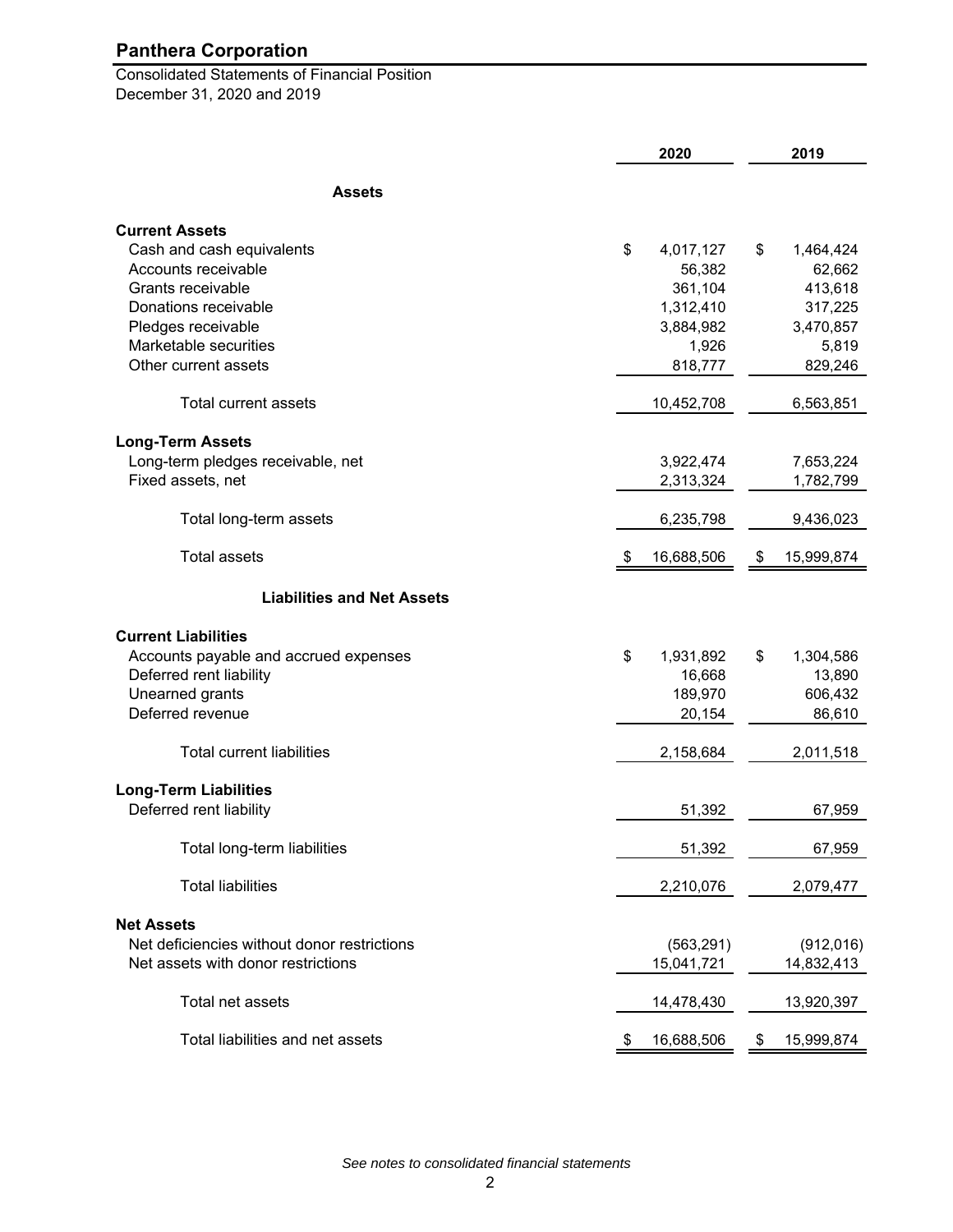Consolidated Statements of Activities and Changes in Net Assets Years Ended December 31, 2020 and 2019

|                                                         | 2020 |             |    | 2019          |
|---------------------------------------------------------|------|-------------|----|---------------|
| <b>Changes in Net Assets Without Donor Restrictions</b> |      |             |    |               |
| <b>Operating Revenue</b>                                |      |             |    |               |
| Contributions                                           | \$   | 3,007,468   | \$ | 2,531,944     |
| In-kind contributions                                   |      | 105,250     |    | 88,485        |
| Grant income                                            |      | 1,724,119   |    | 1,800,713     |
| Other                                                   |      | 276,773     |    | 137,970       |
| Net assets released from restrictions:                  |      |             |    |               |
| Satisfaction of purpose restrictions                    |      | 6,367,609   |    | 5,599,933     |
| Satisfaction of time restrictions                       |      | 3,500,000   |    | 4,100,000     |
| Total operating revenue                                 |      | 14,981,219  |    | 14,259,045    |
| <b>Expenses</b>                                         |      |             |    |               |
| Program services                                        |      | 10,800,331  |    | 11,819,765    |
| Management and general                                  |      | 2,279,897   |    | 2,640,789     |
| Fundraising                                             |      | 1,676,373   |    | 1,727,882     |
|                                                         |      |             |    |               |
| Total expenses                                          |      | 14,756,601  |    | 16,188,436    |
| Net operating income (loss)                             |      | 224,618     |    | (1,929,391)   |
| <b>Nonoperating Item</b>                                |      |             |    |               |
| Other comprehensive gain (loss) on foreign exchange     |      | 124,107     |    | (188, 423)    |
| Total nonoperating gain (loss)                          |      | 124,107     |    | (188, 423)    |
| Changes in net assets without donor restrictions        |      | 348,725     |    | (2, 117, 814) |
| <b>Changes in Net Assets With Donor Restrictions</b>    |      |             |    |               |
| Contributions                                           |      | 10,076,917  |    | 6,369,962     |
| Net assets released from restrictions:                  |      |             |    |               |
| Satisfaction of purpose restrictions                    |      | (6,367,609) |    | (5,599,933)   |
| Satisfaction of time restrictions                       |      | (3,500,000) |    | (4,100,000)   |
| Changes in net assets with donor restrictions           |      | 209,308     |    | (3,329,971)   |
| Changes in net assets                                   |      | 558,033     |    | (5,447,785)   |
| <b>Net Assets, Beginning</b>                            |      | 13,920,397  |    | 19,368,182    |
| <b>Net Assets, Ending</b>                               |      | 14,478,430  | \$ | 13,920,397    |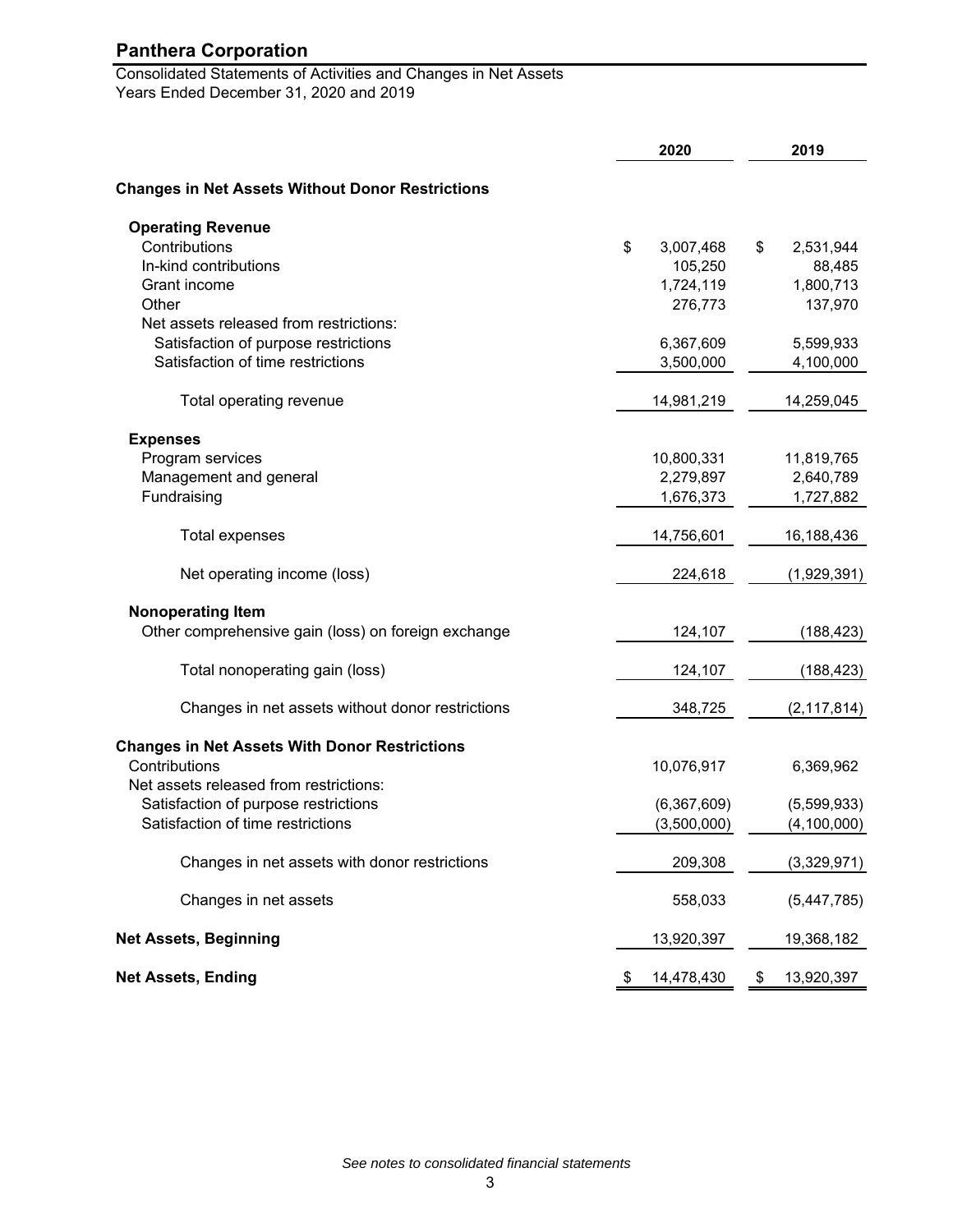Consolidated Statement of Functional Expenses Year Ended December 31, 2020

|                               |                                       | <b>Program Services</b> |                                      |    | <b>Supporting Services</b>                 |    |                                     |    |                    |    |                                            |    |                          |
|-------------------------------|---------------------------------------|-------------------------|--------------------------------------|----|--------------------------------------------|----|-------------------------------------|----|--------------------|----|--------------------------------------------|----|--------------------------|
|                               | <b>Conservation</b><br><b>Science</b> |                         | <b>Conservation</b><br><b>Action</b> |    | <b>Total</b><br>Program<br><b>Services</b> |    | <b>Management</b><br>and<br>General |    | <b>Fundraising</b> |    | Total<br><b>Support</b><br><b>Services</b> |    | Total<br><b>Expenses</b> |
| Salaries and contracted staff | \$<br>1,645,740                       | \$                      | 3,003,597                            | \$ | 4,649,337                                  | \$ | 664,626                             | \$ | 918,156            | \$ | 1,582,782                                  | \$ | 6,232,119                |
| <b>Benefits</b>               | 323,833                               |                         | 655,799                              |    | 979,632                                    |    | 153,892                             |    | 220,983            |    | 374,875                                    |    | 1,354,507                |
| Contracted services           | 422,109                               |                         | 244,025                              |    | 666,134                                    |    | 549                                 |    | 38,724             |    | 39,273                                     |    | 705,407                  |
| Grants and scholarships       | 921,649                               |                         | 463,807                              |    | 1,385,456                                  |    |                                     |    |                    |    |                                            |    | 1,385,456                |
| Awards                        | 231,899                               |                         |                                      |    | 231,899                                    |    |                                     |    |                    |    |                                            |    | 231,899                  |
| Donated services              |                                       |                         |                                      |    |                                            |    | 12,001                              |    | 93,249             |    | 105,250                                    |    | 105,250                  |
| Field supplies and equipment  | 424,929                               |                         | 319,127                              |    | 744,056                                    |    | 203                                 |    | 2,575              |    | 2,778                                      |    | 746,834                  |
| Travel/lodging/meals          | 109,622                               |                         | 359,720                              |    | 469,342                                    |    | 24,526                              |    | 18,357             |    | 42,883                                     |    | 512,225                  |
| Occupancy                     | 50,469                                |                         | 170,390                              |    | 220,859                                    |    | 208,546                             |    | 121,864            |    | 330,410                                    |    | 551,269                  |
| Technology/telephone          | 48,227                                |                         | 72,768                               |    | 120,995                                    |    | 193,731                             |    | 68,614             |    | 262,345                                    |    | 383,340                  |
| Office supplies               | 6,314                                 |                         | 24,335                               |    | 30,649                                     |    | 7,087                               |    | 2,215              |    | 9,302                                      |    | 39,951                   |
| Professional services         | 138,158                               |                         | 498,262                              |    | 636,420                                    |    | 753,907                             |    | 148,643            |    | 902,550                                    |    | 1,538,970                |
| Depreciation/amortization     | 2,842                                 |                         | 249,389                              |    | 252,231                                    |    |                                     |    | 14,048             |    | 14,048                                     |    | 266,279                  |
| Conference/meetings           | 3,312                                 |                         | 12,964                               |    | 16,276                                     |    | 7,179                               |    | 407                |    | 7,586                                      |    | 23,862                   |
| Other                         | 56,887                                |                         | 340,158                              |    | 397,045                                    |    | 253,650                             |    | 28,538             |    | 282,188                                    |    | 679,233                  |
| Total                         | 4,385,990                             |                         | 6,414,341                            | S  | 10,800,331                                 |    | 2,279,897                           | S  | 1,676,373          | \$ | 3,956,270                                  | £. | 14,756,601               |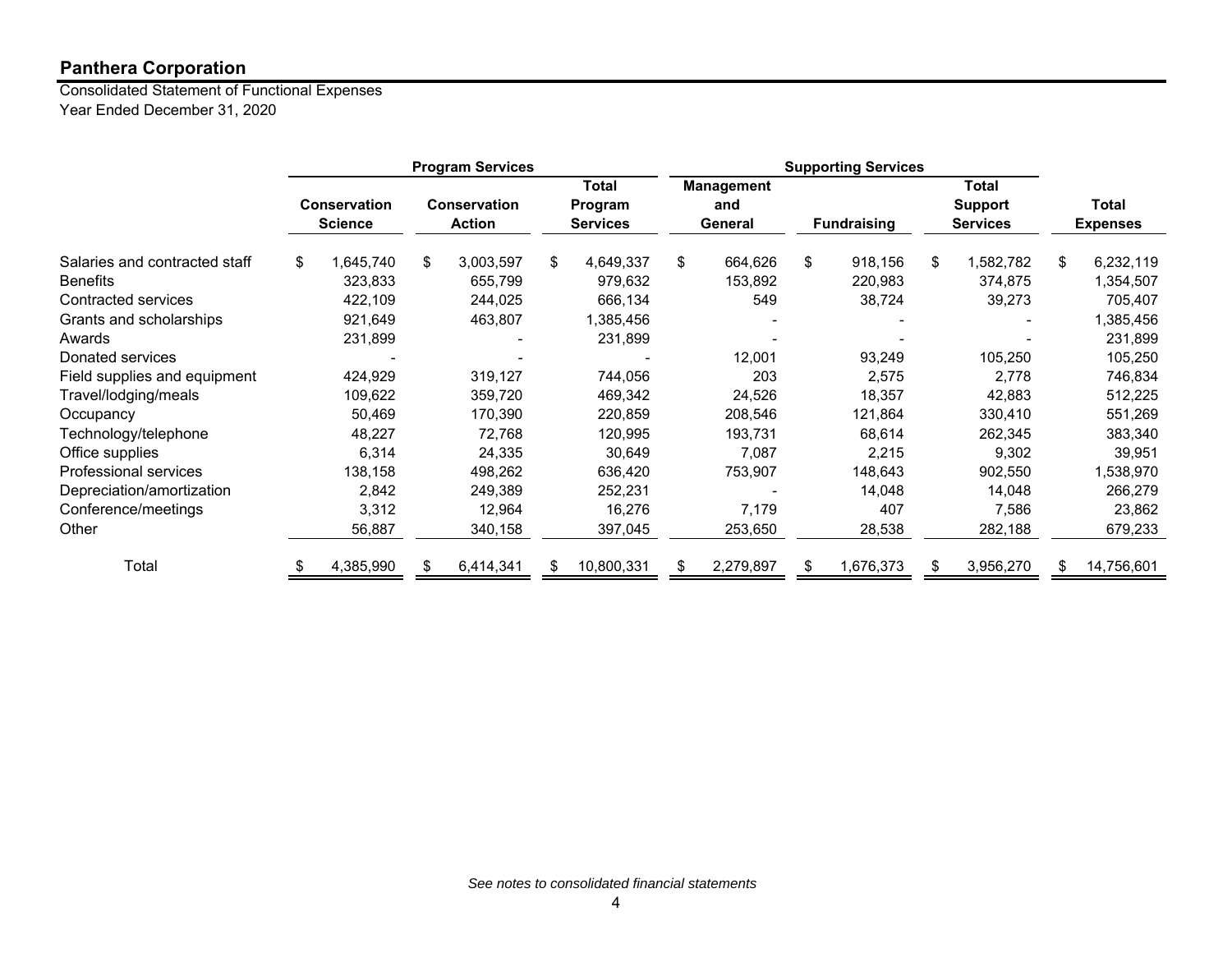Consolidated Statement of Functional Expenses Year Ended December 31, 2019

|                               |                                       |           | <b>Program Services</b> |                                      |    | <b>Supporting Services</b>                 |    |                                     |    |                    |    |                                            |    |                                 |
|-------------------------------|---------------------------------------|-----------|-------------------------|--------------------------------------|----|--------------------------------------------|----|-------------------------------------|----|--------------------|----|--------------------------------------------|----|---------------------------------|
|                               | <b>Conservation</b><br><b>Science</b> |           |                         | <b>Conservation</b><br><b>Action</b> |    | <b>Total</b><br>Program<br><b>Services</b> |    | <b>Management</b><br>and<br>General |    | <b>Fundraising</b> |    | Total<br><b>Support</b><br><b>Services</b> |    | <b>Total</b><br><b>Expenses</b> |
| Salaries and contracted staff | \$                                    | 1,702,371 | \$                      | 2,702,362                            | \$ | 4,404,733                                  | \$ | 1,083,932                           | \$ | 790,136            | \$ | 1,874,068                                  | \$ | 6,278,801                       |
| <b>Benefits</b>               |                                       | 322,295   |                         | 731,576                              |    | 1,053,871                                  |    | 218,935                             |    | 132,573            |    | 351,508                                    |    | 1,405,379                       |
| Contracted services           |                                       | 23,805    |                         | 174,712                              |    | 198,517                                    |    | 2,327                               |    | 436                |    | 2,763                                      |    | 201,280                         |
| Grants and scholarships       |                                       | 636,889   |                         | 1,175,541                            |    | 1,812,430                                  |    |                                     |    |                    |    |                                            |    | 1,812,430                       |
| Awards                        |                                       | 15,000    |                         | 160,905                              |    | 175,905                                    |    |                                     |    |                    |    |                                            |    | 175,905                         |
| Donated services              |                                       |           |                         |                                      |    |                                            |    | 34,585                              |    | 53,900             |    | 88,485                                     |    | 88,485                          |
| Field supplies and equipment  |                                       | 300,383   |                         | 651,981                              |    | 952,364                                    |    | 42,426                              |    | 2,683              |    | 45,109                                     |    | 997,473                         |
| Travel/lodging/meals          |                                       | 113,275   |                         | 588,570                              |    | 701,845                                    |    | 53,831                              |    | 121,998            |    | 175,829                                    |    | 877,674                         |
| Occupancy                     |                                       | 52,396    |                         | 207,623                              |    | 260,019                                    |    | 175,439                             |    | 128,929            |    | 304,368                                    |    | 564,387                         |
| Technology/telephone          |                                       | 128,612   |                         | 250,397                              |    | 379,009                                    |    | 106,151                             |    | 16,746             |    | 122,897                                    |    | 501,906                         |
| Office supplies               |                                       | 4,416     |                         | 45,061                               |    | 49.477                                     |    | 14,190                              |    | 1,942              |    | 16,132                                     |    | 65,609                          |
| Professional services         |                                       | 201,254   |                         | 584,135                              |    | 785,389                                    |    | 420,079                             |    | 357,942            |    | 778,021                                    |    | ,563,410                        |
| Depreciation/amortization     |                                       | 3,707     |                         | 276,898                              |    | 280,605                                    |    | 26,840                              |    | 10,718             |    | 37,558                                     |    | 318,163                         |
| Conference/meetings           |                                       | 164,042   |                         | 176,524                              |    | 340,566                                    |    | 197,450                             |    | 55,850             |    | 253,300                                    |    | 593,866                         |
| Other                         |                                       | 43,998    |                         | 381,037                              |    | 425,035                                    |    | 264,604                             |    | 54,029             |    | 318,633                                    |    | 743,668                         |
| Total                         |                                       | 3,712,443 | S.                      | 8,107,322                            | S  | 11,819,765                                 |    | 2,640,789                           | \$ | 1,727,882          | S  | 4,368,671                                  | S  | 16,188,436                      |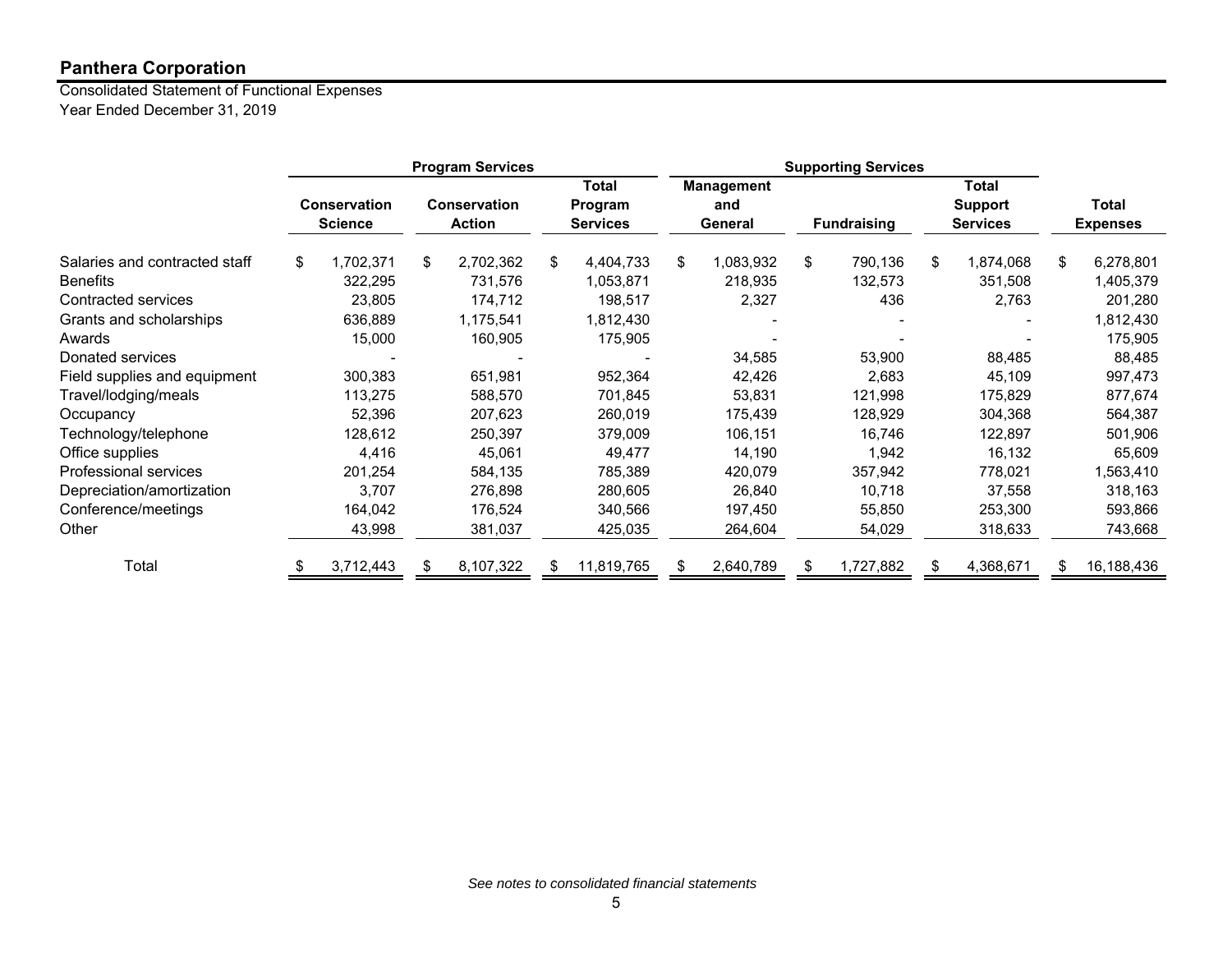Consolidated Statements of Cash Flows Years Ended December 31, 2020 and 2019

|                                                        |                           | 2020       | 2019              |
|--------------------------------------------------------|---------------------------|------------|-------------------|
| <b>Cash Flows From Operating Activities</b>            |                           |            |                   |
| Changes in net assets                                  | $\boldsymbol{\mathsf{S}}$ | 558,033    | \$<br>(5,447,785) |
| Adjustments to reconcile changes in net assets to      |                           |            |                   |
| net cash provided by (used in) operating activities:   |                           |            |                   |
| Effect of foreign currency translation adjustment      |                           | 124,107    | (188, 423)        |
| Depreciation/amortization expense                      |                           | 266,279    | 318,163           |
| Amortization of discount included in long-term pledges |                           | 183,374    | 346,776           |
| Change in foreign currency exchange adjustment         |                           | (124, 107) | 188,423           |
| Provision for deferred rent                            |                           | (13, 789)  | 16,566            |
| Realized gain on sale of marketable securities         |                           | (14, 754)  | (393)             |
| Changes in operating assets and liabilities:           |                           |            |                   |
| Accounts receivable                                    |                           | 6,280      | 87,377            |
| Grants receivable                                      |                           | 52,514     | (413, 618)        |
| Donations receivable                                   |                           | (995, 185) | 410,079           |
| Pledges receivable                                     |                           | (414, 125) | 102,541           |
| Other current assets                                   |                           | 10,469     | (367, 710)        |
| Long-term pledges receivable                           |                           | 3,547,376  | 3,397,972         |
| Accounts payable and accrued expenses                  |                           | 627,306    | 953,232           |
| Deferred revenue and unearned grants                   |                           | (482, 918) | (330, 314)        |
| Total adjustments                                      |                           | 2,772,827  | 4,520,671         |
| Net cash provided by (used in) operating activities    |                           | 3,330,860  | (927, 114)        |
| <b>Cash Flows From Investing Activities</b>            |                           |            |                   |
| Purchase of fixed assets                               |                           | (796, 804) | (231, 247)        |
| Proceeds from marketable securities                    |                           | 18,647     | 393               |
| Purchases of marketable securities                     |                           |            | (4, 317)          |
| Net cash used in investing activities                  |                           | (778, 157) | (235, 171)        |
| Increase (decrease) in cash and cash equivalents       |                           | 2,552,703  | (1, 162, 285)     |
| <b>Cash and Cash Equivalents, Beginning</b>            |                           | 1,464,424  | 2,626,709         |
| <b>Cash and Cash Equivalents, Ending</b>               | \$                        | 4,017,127  | \$<br>1,464,424   |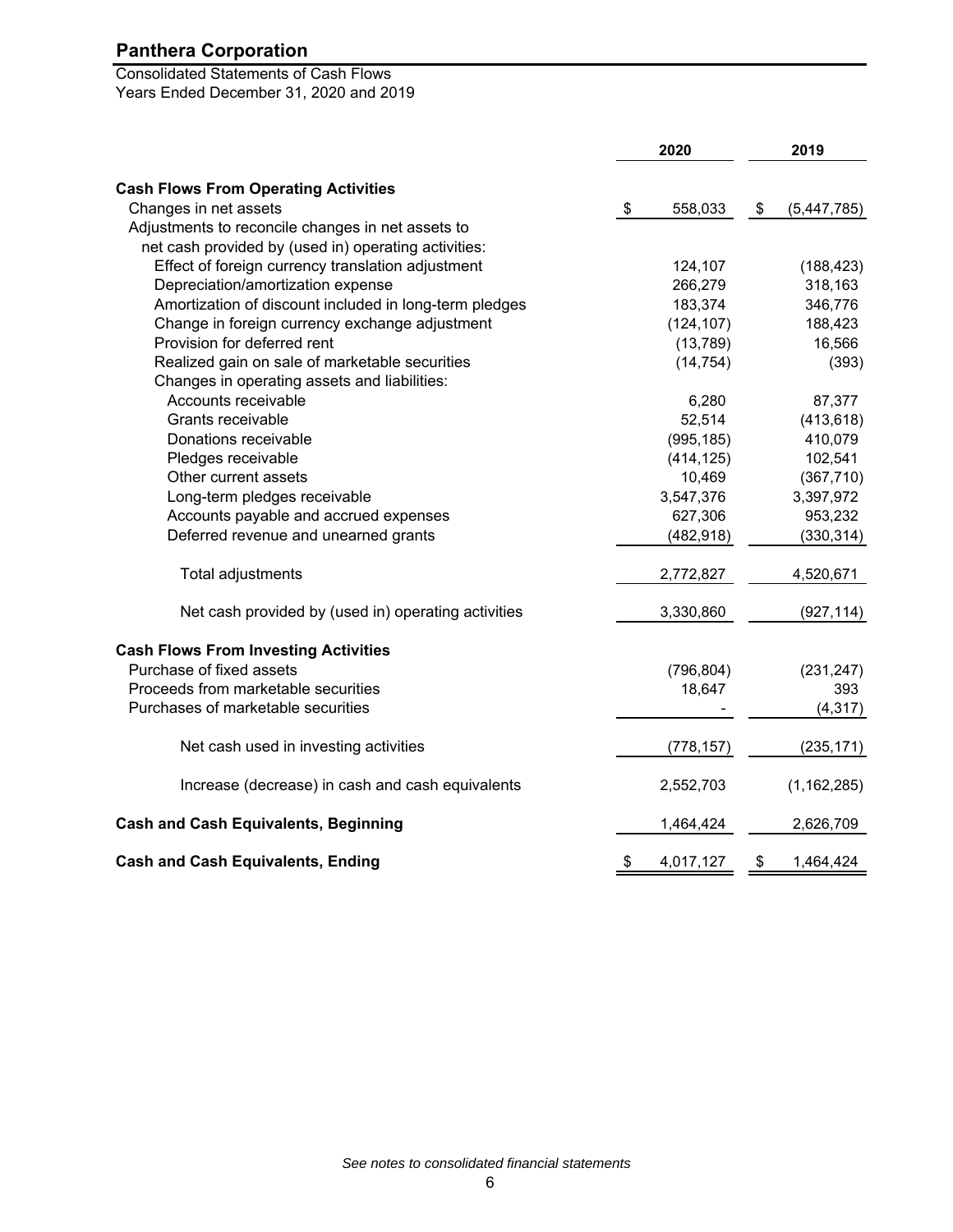Notes to Consolidated Financial Statements December 31, 2020 and 2019

#### **1. Description of Organization and Summary of Significant Accounting Policies**

#### **Organization**

Panthera Corporation is a not-for-profit wildlife conservation organization incorporated in the State of Delaware. Panthera Corporation has a controlling and economic interest in a number of foreign not-for-profit entities, together known as Panthera. Panthera's mission is the conservation of the world's 40 wild cat species, many of which are endangered or threatened. Panthera develops, implements, and oversees wild cat conservation strategies on a global scale. Panthera's large scale initiatives with tigers, lions, snow leopards, jaguars, pumas, leopards, cheetahs and other species currently span four continents. Panthera conducts critical research, enacts effective conservation measures, works closely with the world's top cat biologists, various governments and related agencies, local and international nongovernmental organizations, assists and trains felid biologists and educates the local and international populations as to felid conservation. Field work is performed in North America, South America, Africa and Asia in numerous individual countries. These operations are administered out of regional hubs in Costa Rica, Colombia, South Africa, the United Arab Emirates and Thailand.

A brief summary of Panthera's major programs follows:

Tiger - Panthera, through various individual programs, seeks to increase wild tiger populations by at least 50 percent across key sites over the next decade. In addition, Panthera identifies and creates safe corridors for the species to move between core populations.

Lion - Panthera combines an understanding of lion ecology in human dominated landscapes with techniques that provide local communities with the ability and incentive to avoid conflict with lions. In addition, Panthera also works to curtail widespread wire-snare poaching which is pervasive in many key lion landscapes, including Kafue NP (Zambia), Limpopo NP (Mozambique) and Niokolo-Koba NP (Senegal).

Snow Leopard - Panthera developed a state-of-the-art global range map and database of snow leopard habitats and helps delineate critical conservation units and identify prevailing threats. Using the database to target populations that require conservation, Panthera's efforts are geared towards a range-wide approach in conserving the snow leopards.

Jaguar - Panthera utilizes a range-wide approach focusing on the entire spectrum of species influences and dynamics, including prey, key populations, threat mitigation, education and building genetic corridors in which jaguars can move safely. Panthera works closely with ranchers to develop methods and models to demonstrate that cattle ranching and jaguar conservation can co-exist, just as they work with engineers and developers to design roads that allow for easier passage of jaguars and other wildlife.

Puma - Panthera is working to better understand and protect pumas in the Western U.S. (northwest Wyoming, the San Francisco Bay Area and Olympic Peninsula) and in the Torres del Paine National Park region in the Chilean Patagonia. Panthera's work includes studying the effects of wolf reintroduction and human hunting on puma populations, utilizing innovative camera technology to observe the secret social lives of pumas, characterizing dispersal dynamics and impediments, and mitigating human-puma conflict. A range-wide assessment of the status of pumas, from Patagonia to British Columbia is also underway.

Leopard - Panthera seeks to reduce the widespread traditional use of leopard skins by the Shembe Nazareth Baptist Church in southern Africa, along with other cultures that do that same. In addition, Panthera has established a network of monitoring sites across southern Africa, western Africa and a newly established site in Southeast Asia. In Saudi Arabia, Panthera is actively surveying potential areas for the assessment of the extant populations of Arabian leopards, and also preparing for the re-introduction of the subspecies to their former range.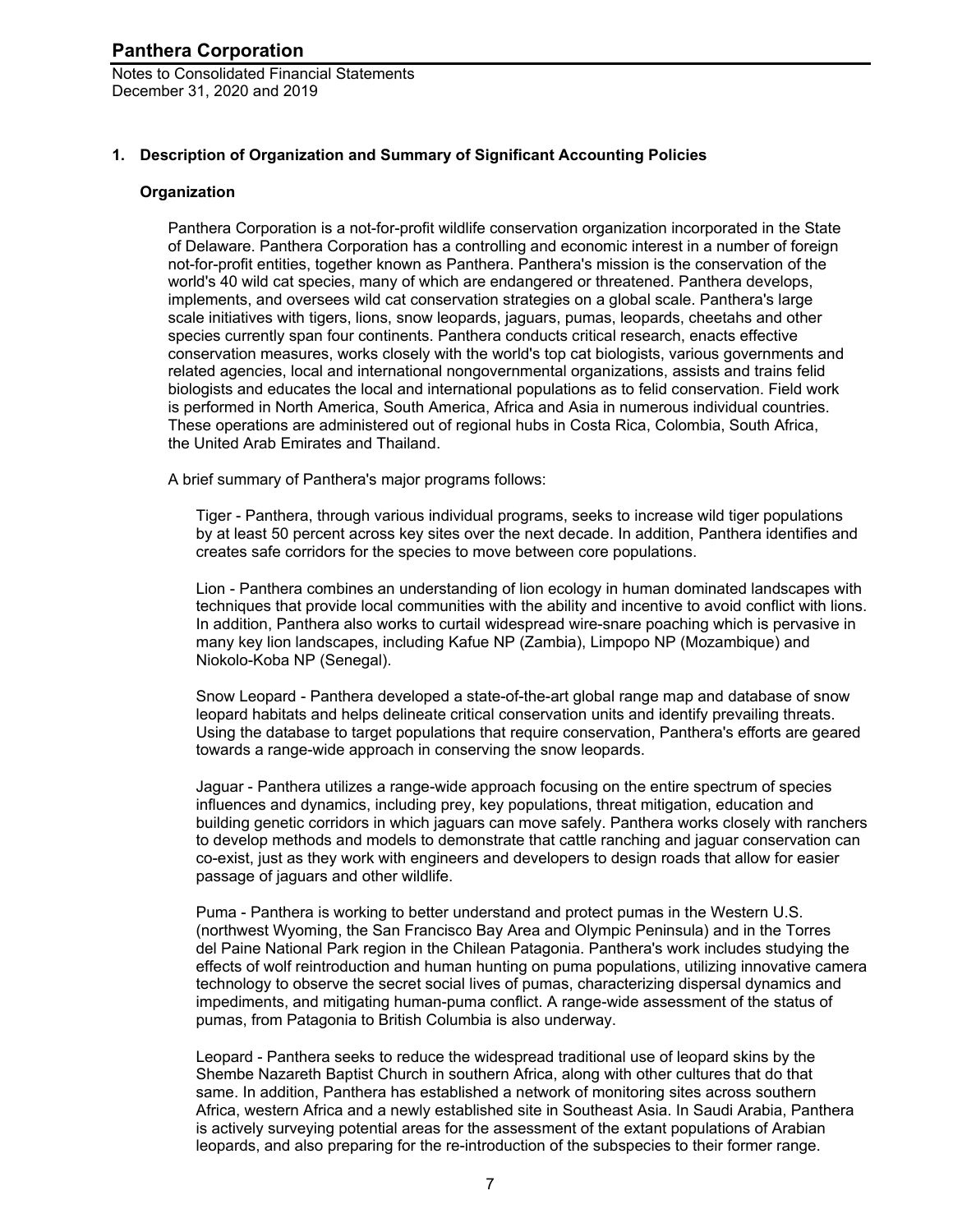> Cheetah - Panthera seeks to protect cheetahs by addressing direct threats to them, their prey base and their habitats. To do this, Panthera gathers critical ecological data by surveying and monitoring populations and their prey, collaborating with local law enforcement officials and partners, and working with local communities to mitigate conflict and create cheetah-positive landscapes within communities. Panthera's approach to protecting cheetahs focuses on developing an integrated transboundary program based in Zambia, but operating over the 5-country KAZA landscape, which is the landscape in the Kavango and Zambezi river basins, and eventually expanding across the cheetah's African range.

Small Cats - Panthera also works to understand and conserve the 33 species of small wild cats. Priorities for this program are to focus on the least understood cats, to enhance current data collection on big cat study sites to gather small cat data, and to strategically establish new sites of high conservation value for small cats.

Tech - Panthera's Technology Program developed devices and software supporting species programs, including camera traps and Poachercams. Panthera integrates third party private GSM (global system for mobile) wireless equipment, as well as systems to monitor Poachercam deployments.

Scholarships and Awards - Panthera provides scholarships, research and project to post-graduate students in advanced degree programs, and research and conservation awards to individuals and organizations implementing conservation projects on wild cats. Panthera, in conjunction with the American Museum of Natural History, developed a global felid genetic database to understand the impact of large scale genetic issues impacting felids, and now works through the National Genomics Center for Wildlife and Fish Conservation in Missoula, Montana, for most of its genetic analysis needs.

The individual programs are established and overseen by two divisions: Conservation Science and Conservation Action. Conservation Science is the group that evaluates, from a scientific basis, the science research outcomes and how they will be used to develop activities that integrate into Conservation Action. The Conservation Action division contains Panthera's global and regional field programs, associated personnel and infrastructure to implement the conservation action plans developed by the Conservation Science division.

#### **Management's Plan**

During the years ended December 31, 2020 and 2019, Panthera had net operating income of approximately \$225,000 and a net operating loss of (\$1,929,000), respectively. Panthera also had changes in net assets of approximately \$558,000 and (\$5,448,000) for the years ended December 31, 2020 and 2019, respectively, and net deficiencies in net assets without donor restrictions of approximately (\$563,000) and (\$912,000) as of December 31, 2020 and 2019, respectively. The results during 2020 reflect an execution of management's plan that was put in place after 2019. Panthera expects to further reduce its net deficiencies without donor restrictions with a \$2,000,000 donation received from a board member in early 2021.

Based in the above managements plan, Panthera's management concludes that substantial doubt about the ability to continue as a going concern has been alleviated.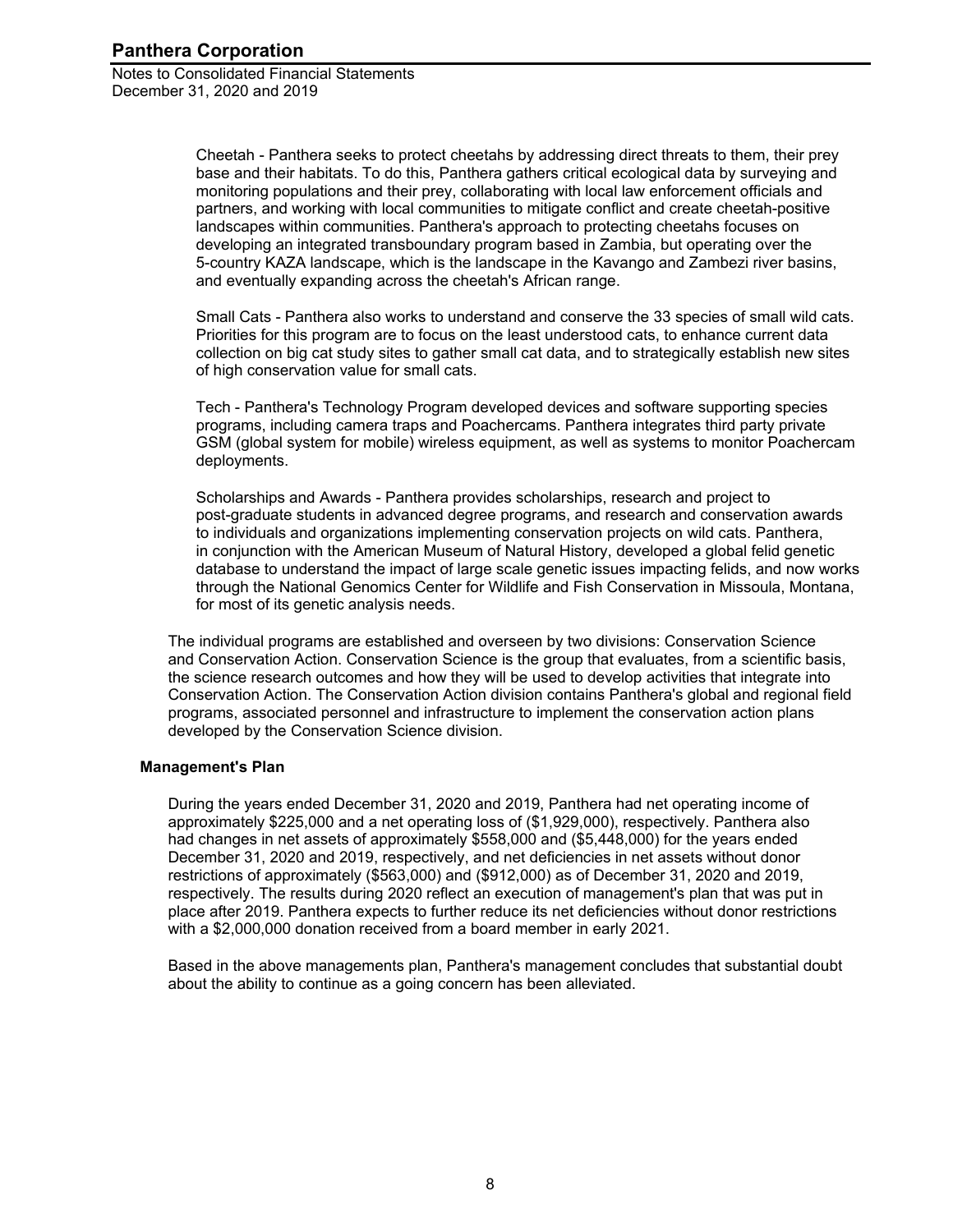#### **Summary of Significant Accounting Policies**

#### **Basis of Consolidated Financial Statement Presentation**

Panthera's consolidated financial statements have been prepared in accordance with accounting principles generally accepted in the United States of America (U.S. GAAP), and include the accounts of Panthera and the not-for-profit entities in which Panthera has a controlling and economic interest. These entities consist of Panthera Wild Cat Conservation Belize, Panthera Brasil, Panthera Canada, Fundación Pantera Colombia (Panthera Colombia), Panthera France, Panthera Wild Cat Conservation Malaysia (Panthera Malaysia), Conservacion Panthera Mexico AC (Panthera Mexico), Stichting Panthera (Panthera Netherlands), Panthera Wild Cat Conservation Senegal (Panthera Senegal), Panthera Wild Cat Conservation SA (Panthera South Africa), Panthera Wildlife Trust Limited and Panthera Wild Cat Conservation Zambia Limited (Panthera Zambia). Panthera also has operating branch offices in Costa Rica, Honduras and Panama.

In 2021, Panthera expanded its entities including Panthera Thailand, and is in the process of expanding to Gabon. All significant intercompany balances and transactions have been eliminated in consolidation.

#### **Estimates**

The preparation of consolidated financial statements in conformity with U.S. GAAP requires management to make estimates and assumptions that affect the reported amounts of assets and liabilities and disclosure of contingent assets and liabilities at the date of the consolidated financial statements and the reported amounts of revenue and expenses during the reporting period. Actual results could differ from those estimates.

#### **Revenue**

Panthera's primary source of financial support consists of donations from the general public, as well as grant income.

#### **Grant Income**

Panthera receives various federal government grants and pass-through contracts that are nonreciprocal transactions and records revenue when expenditures have been incurred in compliance with the grantor's restrictions or when deliverable results specified in the agreements have been achieved. Advance payments received for grants and contracts which have not yet been earned are reflected as Unearned Grants. Amounts earned but not yet paid under the grants and contracts are included in grants receivable.

#### **Deferred Revenue**

Primarily consists of cash received in advance for program expenses to be incurred in the future when earned

#### **Operating Indicator**

Panthera considers all operating revenue and expenses without donor restrictions to be part of its normal operations and considers net operating income as its operating indicator.

#### **Nonoperating Item**

Nonoperating item represents other comprehensive amounts relating to foreign currency translation adjustments. This item is not included as part of the operating indicator and is reported separately in the consolidated statements of activities and changes in net assets.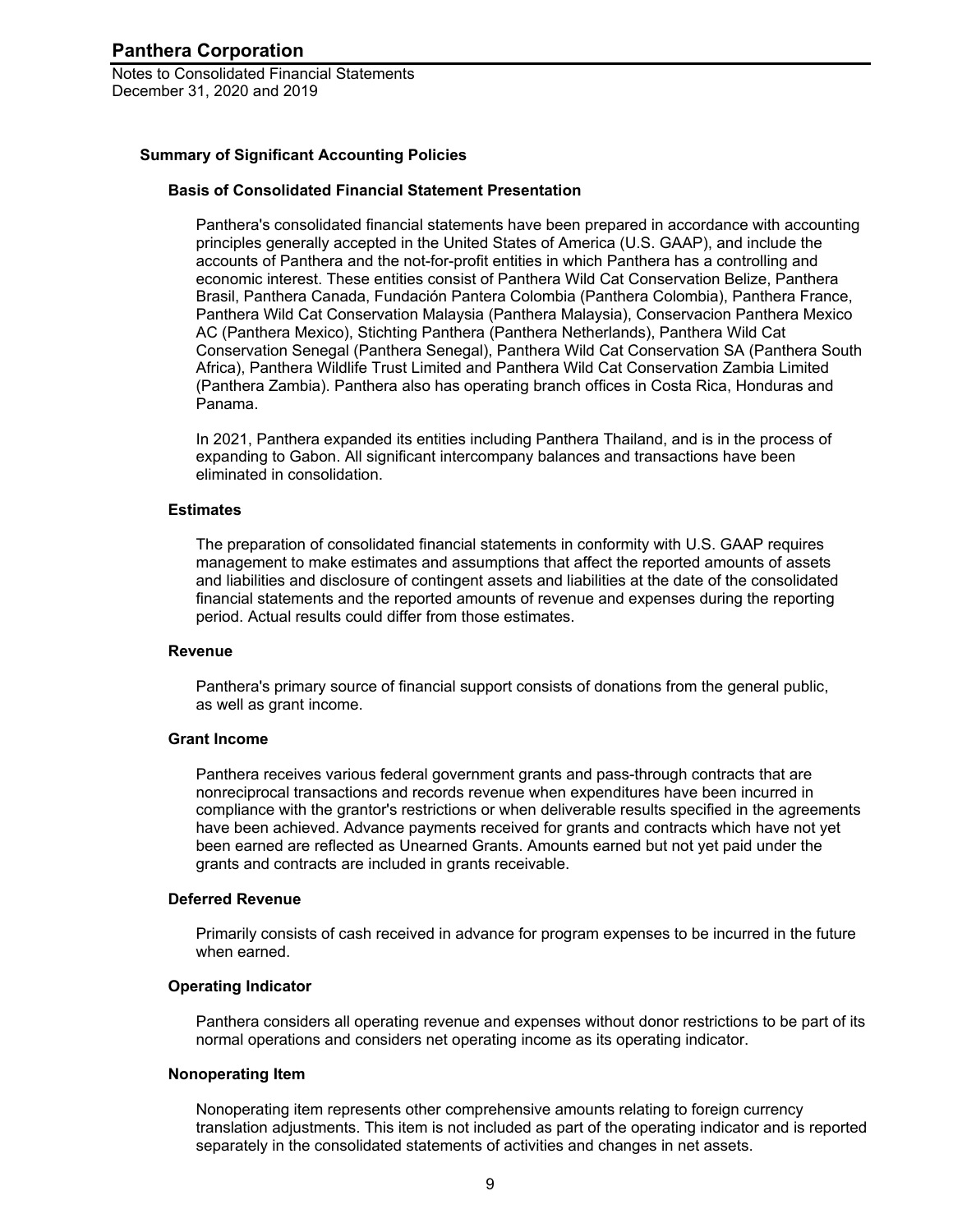#### **Consolidated Statements of Cash Flows**

For purposes of the consolidated statements of cash flows, Panthera considers all highly liquid debt instruments with an original maturity of three months or less, at the date of purchase, to be cash equivalents.

#### **Fair Value Measurements**

Panthera establishes a framework for measuring the fair value of financial assets and liabilities and nonfinancial assets and liabilities which are measured at fair value on a recurring (annual) basis in the form of a fair value hierarchy that prioritizes the inputs into valuation techniques used to measure fair value into three broad levels. This hierarchy gives the highest priority to unadjusted quoted prices in active markets and the lowest priority to unobservable inputs. Further, financial assets and liabilities are classified by level in their entirety based upon the lowest level of input that was significant to the fair value measurement. The three levels of the fair value hierarchy are as follows:

Level 1 - Unadjusted quoted market prices in active markets for identical assets or liabilities that are accessible at the measurement date.

Level 2 - Quoted prices in inactive markets for identical assets or liabilities, quoted prices for similar assets or liabilities in active or inactive markets, or other observable inputs either directly related to the asset or liability or derived principally from corroborated observable market data.

Level 3 - Unobservable inputs due to the fact that there is little or no market activity and/or data. This entails using assumptions in models which estimate what market participants would use in pricing the asset or liability.

Panthera had marketable securities as of December 31, 2020 and 2019, whose cost approximated fair value. Panthera's accounting policy is to recognize transfers between levels of the fair value hierarchy on the date of the event or change in circumstances that caused the transfer. There were no transfers into or out of Level 1, Level 2 or Level 3 for the years ended December 31, 2020 and 2019.

#### **Marketable Securities**

Panthera's marketable securities are valued as Level 1 investments and are recorded at fair value. Unrealized holding gains and losses on marketable securities are excluded from the operating indicator and are reported as a separate component of net assets without donor restrictions as nonoperating items until realized. Realized gains and losses from the sale of securities are determined on a first-in, first-out basis and recognized in operating income. A decline in the market value of any securities below cost deemed to be other than temporary results in an impairment to reduce the carrying amount to fair value and is treated as a realized loss at time of other than temporary impairment. To determine if an impairment is other than temporary, Panthera considers all available information relevant to the collectability of the security, including past events, current conditions and reasonable and supportable forecasts when developing estimates of cash flows expected to be collected.

#### **Donor-Imposed Restrictions**

Panthera reports gifts of cash and other assets as restricted support if they are received with donor stipulations that limit the use of the donated assets. All contributions with donor restrictions are reported in the first instance as an increase in net assets with donor restrictions. When a donor restriction expires (that is, when a stipulated time restriction ends or purpose restriction is accomplished), net assets with donor restrictions are reclassified to net assets without donor restrictions and reported in the revenue section of the consolidated statements of activities and changes in net assets as net assets released from restrictions.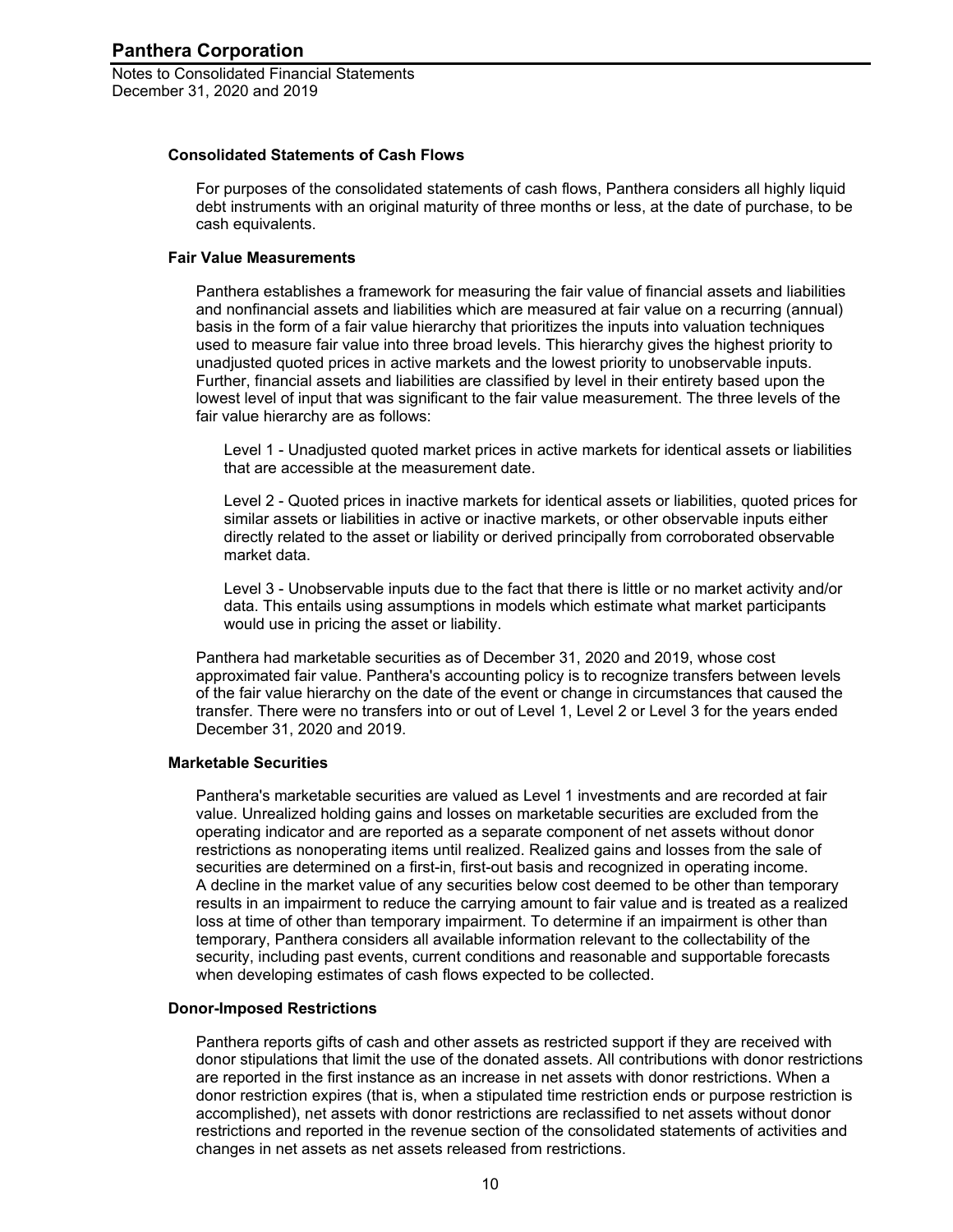> Panthera reports gifts of land, buildings, and equipment as without donor restriction support unless explicit donor stipulations specify how the donated assets must be used. Gifts of long-lived assets with explicit restrictions that specify how the assets are to be used and gifts of cash or other assets that must be used to acquire long-lived assets are reported as additions to net assets with donor restrictions. Expirations of donor restrictions are reported when the donated or acquired long-lived assets are placed in service.

#### **Unconditional Promises to Give (Pledges Receivable)**

When Panthera receives unconditional promises to give that are expected to be collected by Panthera within one year, they are recorded as contributions at net realizable value. Unconditional promises to give that are expected to be collected in future years are recorded at the present value of their estimated future cash flows. The discounts on those amounts are computed using average risk-free interest rates adjusted by risk premium, if any, applicable to the year in which the promises are received. Amortization of the discounts is included in contribution revenue or as contributions with donor restrictions, as appropriate.

#### **Unconditional Promises to Give to Others**

When Panthera makes unconditional promises to give to others, a liability and expense is recorded at the time of such promise.

#### **Conditional Promises to Give by Others**

Conditional contributions, including conditional promises to give, are not recognized until they become unconditional, that is, when the conditions, such as a barrier and right of return or release, are substantially met.

#### **Conditional Promises to Give to Others**

When Panthera makes conditional promises to give to others, no liability or expense is recorded by Panthera until the conditions have been substantially met.

#### **Allowance for Doubtful Accounts**

Periodically, the individual accounts, donations receivable and pledge balances are reviewed and evaluated as to their collectability, and a provision for doubtful accounts is estimated based on the amounts Panthera expects to collect on the receivable balance. Receivables are charged against the allowance for doubtful accounts when management has determined that further collection efforts are not warranted.

#### **Other Current Assets**

Other current assets consist of primarily camera inventories, which are valued at the lower of cost or market utilizing the weighted average cost method and cash advances for field work.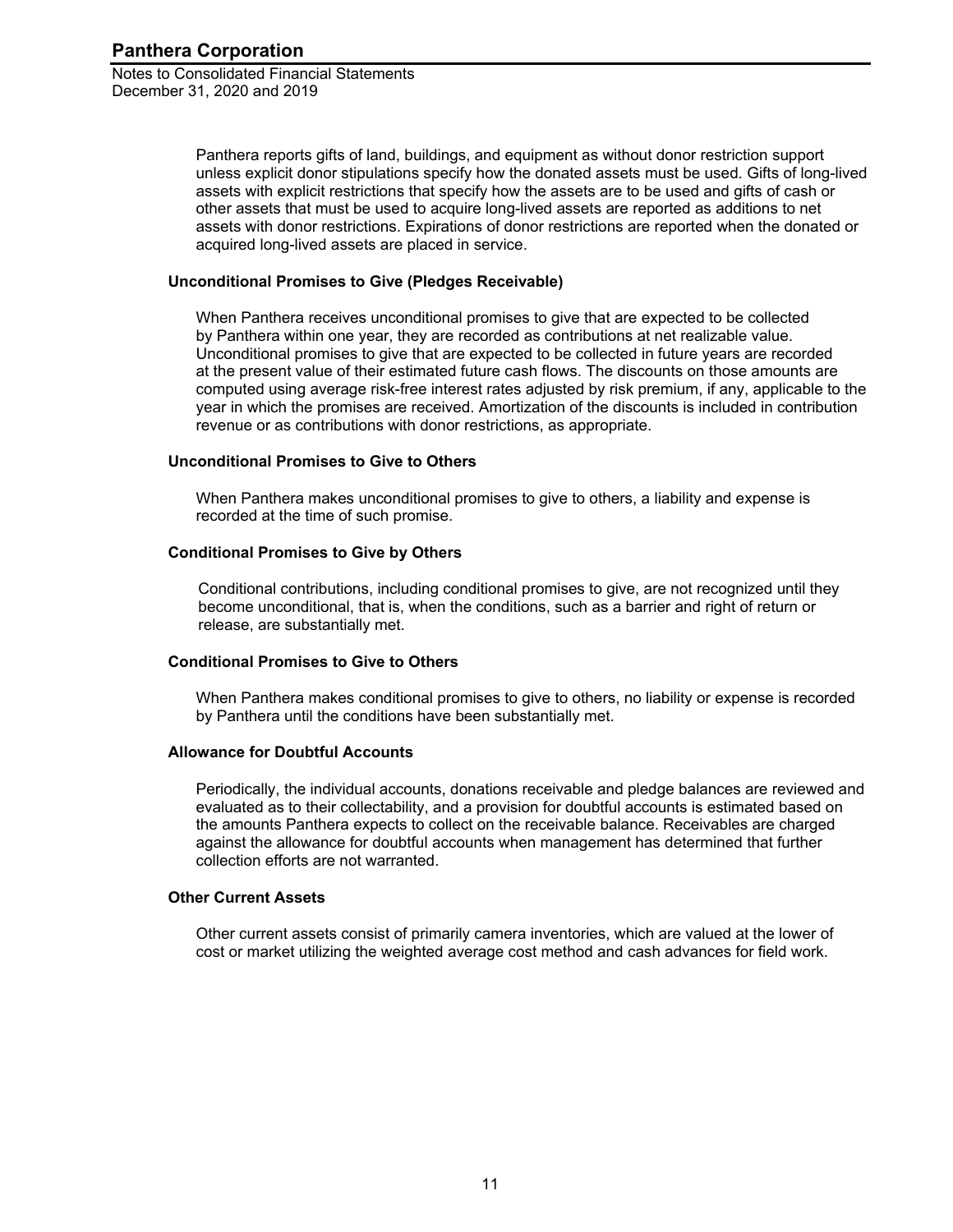Notes to Consolidated Financial Statements December 31, 2020 and 2019

#### **Fixed Assets**

Fixed assets are carried at cost or, if donated, at fair value on date of donation. Leasehold improvements, furniture and fixtures and equipment in excess of \$5,000 or lower amounts in certain foreign countries as required by regulation, that are under the direct control of Panthera are capitalized and amortized/depreciated over their estimated useful lives using the straight-line method starting the month in which they are put into service. Leasehold improvements are amortized over the lesser of the estimated useful life of the improvement or remaining life of the lease; furniture and fixtures are depreciated over five (5) years; and, equipment is depreciated over three (3) to five (5) years. Equipment purchased for use in the field by non-Panthera employees for the various programs and projects is expensed when acquired. The carrying amounts of assets and the related accumulated depreciation or amortization are removed from the accounts when such assets are disposed of and any resulting gain or loss is included in operations in the year of disposal.

#### **Impairment of Long-Lived Assets**

Panthera assesses the recoverability of its long-lived assets, such as property and equipment, whenever events or changes in circumstances indicate that the carrying value of the assets may not be recoverable. Recoverability of assets to be held and used is measured by a comparison of the carrying amount of an asset to estimated undiscounted future net cash flows expected to be generated by the asset. If the carrying amount of an asset exceeds its estimated future cash flows, an impairment charge is recognized in the amount by which the carrying amount of the asset exceeds the fair value of the asset. No such events or circumstances occurred during the years ended December 31, 2020 and 2019 and, accordingly, Panthera has not recognized any asset impairment.

#### **Vacation Liability**

Unless required by state or country specific laws, unused vacation days are not carried over to the next year nor are they paid out upon departure from Panthera. The estimated vacation liability, where required by law, is accrued as earned and aggregated approximately \$30,000 and \$27,000 as of December 31, 2020 and 2019, respectively, and is included in the consolidated statements of financial position caption accounts payable and accrued expenses.

#### **Income Taxes**

Panthera Corporation qualifies as a U.S. tax-exempt organization under the existing provisions of Internal Revenue Code Section 501(c)(3) and donations to Panthera Corporation are tax deductible to the donor subject to legal limitations. Panthera's foreign entities are incorporated as not-for-profit organizations and are generally exempt from income taxes. Panthera recognizes the effect of income tax positions only when the tax positions are more likely than not of being sustained. Management is not aware of any violations of Panthera Corporation's or related entities' not-for-profit status, nor of any exposure to unrelated business or other income tax.

#### **In-Kind Contributions**

For the years ended December 31, 2020 and 2019, Panthera received in-kind contributions of services amounting to approximately \$105,000 and \$88,000, respectively, at fair value. In-kind contributions relate mainly to website advertising and legal services and are reflected in the consolidated statements of functional expenses in the caption donated services.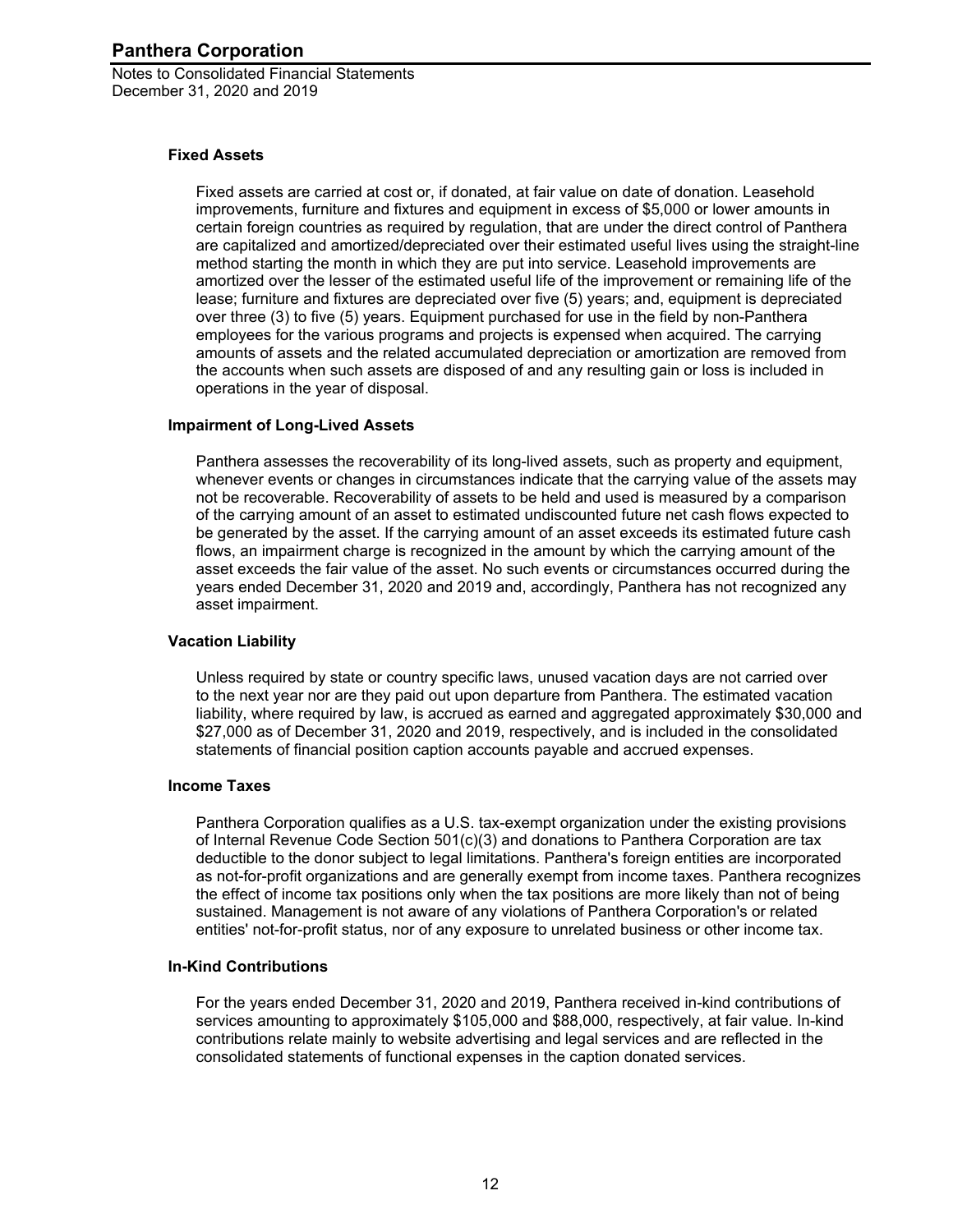#### **Allocated Expenses**

Panthera's expenses have been summarized on a functional basis in accordance with U.S. GAAP. Most expenses may be identified to their related program or supporting service and are recorded accordingly. Certain other expenses, consisting mainly of occupancy, technology, professional services and depreciation and amortization, have been allocated based on estimated usage, based upon each program's direct expenses as a percentage of total program costs. Salaries and benefits expenses are allocated based upon estimated time spent by the respective individuals on each program area.

#### **Recent Accounting Pronouncements**

In February 2016, the Financial Accounting Standards Board (FASB) issued Accounting Standards Update (ASU) 2016-02, *Leases (Topic 842)*. The core principles of ASU 2016-02 change the way organizations will account for their leases by recognizing lease assets and lease liabilities on the statements of financial position and disclosing key information about leasing arrangements. ASU 2016-02 is effective for Panthera for fiscal years beginning after December 15, 2021, with early adoption permitted. Management is currently evaluating the impact of ASU 2016-02 on Panthera's consolidated financial statements.

In September 2020, the FASB issued ASU 2020-07, *Not-for-Profit Entities (Topic 958) Presentation and Disclosures by Not-for-Profit Entities for Contributed Nonfinancial Assets*. ASU 2020-07 improves financial reporting by providing new presentation and disclosure requirements about contributed nonfinancial assets, including additional disclosure requirements for recognized contributed services. The standard will be required to be applied retrospectively for annual periods beginning after June 15, 2021. Early adoption is permitted. Management is currently evaluating the impact of ASU 2020-07 on Panthera's consolidated financial statements.

#### **2. Donations and Pledges Receivable**

Included in donations and pledges receivable as of December 31, 2020 and 2019 are the following unconditional promises:

|                                                                                                 | 2020                                    |    | 2019                            |
|-------------------------------------------------------------------------------------------------|-----------------------------------------|----|---------------------------------|
| Without donor restrictions<br>With donor restrictions, purpose<br>With donor restrictions, time | \$<br>288,496<br>1,023,915<br>8,000,000 | \$ | 20,248<br>296,977<br>11,500,000 |
| Total                                                                                           | 9,312,411                               |    | 11,817,225                      |
| Less unamortized discount                                                                       | (192, 545)                              |    | (375, 919)                      |
| Net unconditional promises                                                                      | 9,119,866                               | S  | 11,441,306                      |
| Amounts due in:<br>Less than one year<br>One to five years                                      | \$<br>5,197,392<br>3,922,474            | \$ | 3,788,082<br>7,653,224          |
| Total                                                                                           | 9,119,866                               |    | 11,441,306                      |

The risk adjusted discount rate utilized for determining the amount of unamortized discount was 1.56 percent as of both December 31, 2020 and 2019.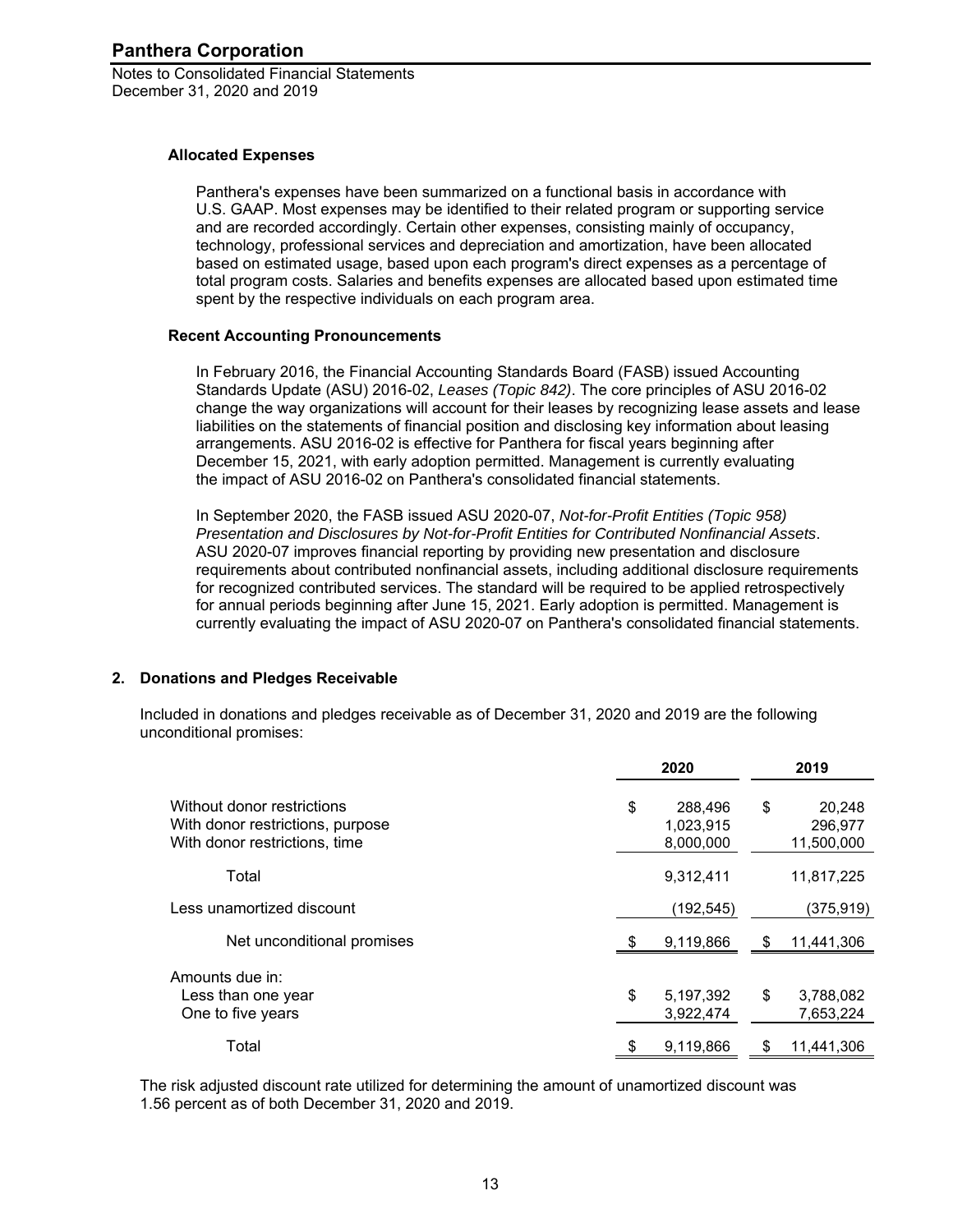Notes to Consolidated Financial Statements December 31, 2020 and 2019

#### **3. Liquidity and Available of Resources**

The following table reflects Panthera's financial assets as of December 31, 2020 and 2019 reduced by net assets with donor restrictions which are not available for general expenditures within one year of the balance sheet date.

|                                                                                                 | 2020                        | 2019                       |
|-------------------------------------------------------------------------------------------------|-----------------------------|----------------------------|
| Current assets, excluding nonfinancial assets<br>Less net assets with donor restrictions        | 9,633,931<br>(11, 119, 247) | 5,734,605<br>(7, 179, 189) |
| Total financial assets available to meet cash needs<br>for general expenditures within one year | (1,485,316)                 | (1,444,584)                |

The above table depicts a negative liquidity of (\$1,485,316) and (\$1,444,584) as of December 31, 2020 and 2019, respectively, which was due to donor restricted assets utilized for expenditures not related to donor restrictions, partially due to timing issues related to restricted cash receipts. As part of Panthera's liquidity management, it has a policy to structure its financial assets to be available as its general expenditures, liabilities and other obligations come due. As disclosed in Note 1, management received a donation without donor restrictions in the amount of \$2,000,000 which will help the negative liquidity. In addition, Panthera has a \$750,000 line of credit with a bank that is fully available and is expected to be renewed.

#### **4. Fixed Assets, Net**

Fixed assets consist of the following as of December 31, 2020 and 2019:

|                                                | 2020            | 2019            |
|------------------------------------------------|-----------------|-----------------|
| Land                                           | \$<br>1,267,648 | \$<br>1,267,648 |
| <b>Buildings</b>                               | 271,446         | 260,087         |
| Leasehold improvements                         | 1,004,828       | 1,004,828       |
| <b>Furniture and fixtures</b>                  | 239,787         | 239,787         |
| Equipment                                      | 1,851,633       | 1,107,365       |
| Total                                          | 4,635,342       | 3,879,715       |
| Less accumulated depreciation and amortization | 2,322,018       | 2,096,916       |
| Net fixed assets                               | \$<br>2,313,324 | 1,782,799       |

#### **5. Line of Credit**

In December 2019, Panthera entered into a secured line of credit with a financial institution in the amount of \$750,000. Outstanding borrowings are secured by all real and personal property of Panthera. The line bears interest at the prime rate minus one-half percent per annum and expired on December 3, 2020. On February 10, 2021, the line was extended through December 3, 2021. There was no amount outstanding as of December 31, 2020 or 2019.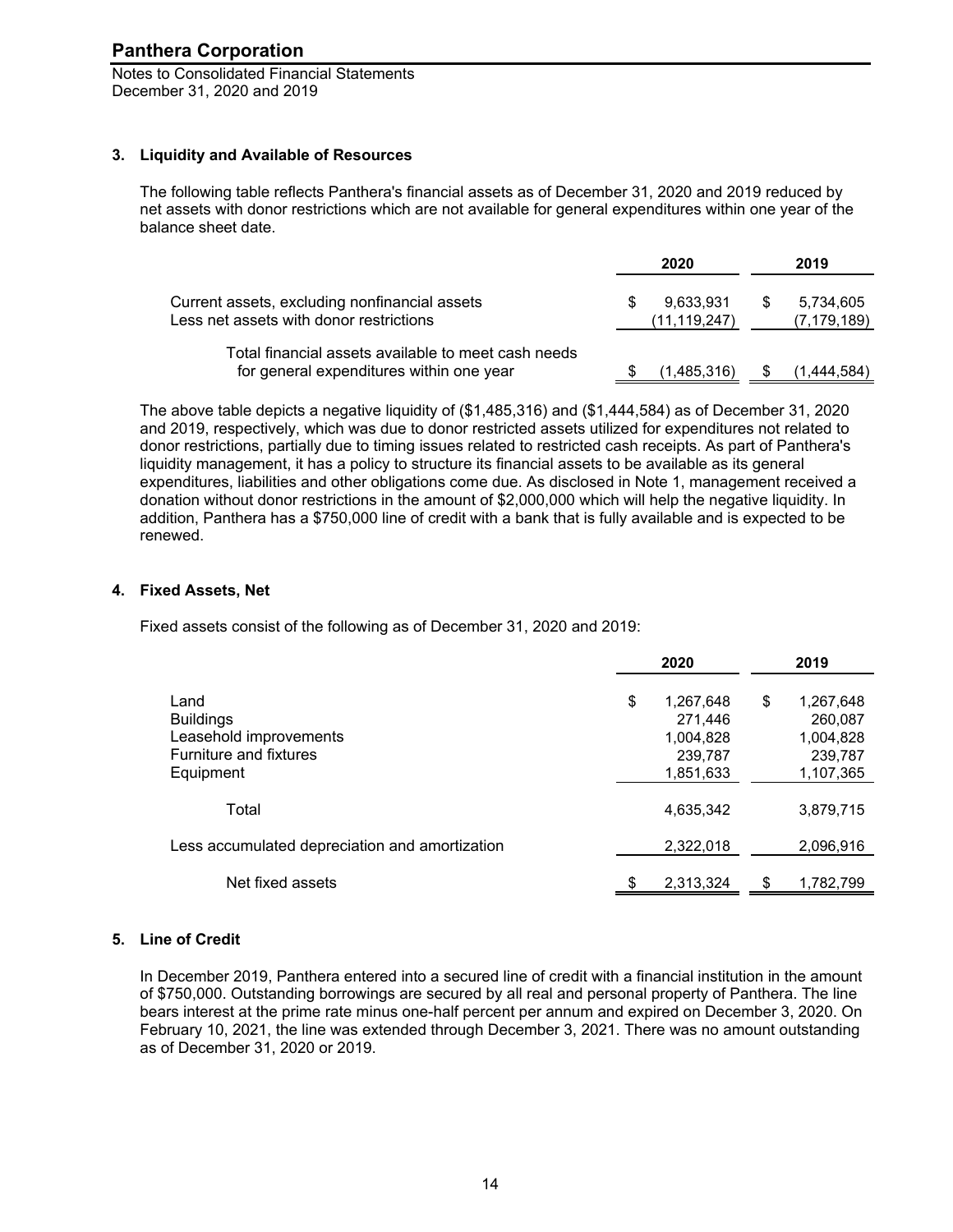Notes to Consolidated Financial Statements December 31, 2020 and 2019

#### **6. Paycheck Protection Program**

In April 2020, Panthera received loan proceeds of approximately \$803,000 under the Paycheck Protection Program (PPP), which was established as part of the Coronavirus Aid, Relief and Economic Security (CARES) Act and is administered through the Small Business Administration (SBA). The PPP provides loans to qualifying businesses in amounts up to 2.5 times their average monthly payroll expenses and was designed to provide a direct financial incentive for qualifying businesses to keep their workforce employed during the Coronavirus crisis. PPP loans are uncollateralized and guaranteed by the SBA and are forgivable after a "covered period" (eight or twenty-four weeks) as long as the borrower maintains its payroll levels and uses the loan proceeds for eligible expenses, including payroll, benefits, mortgage interest, rent and utilities. The forgiveness amount will be reduced if the borrower terminates employees or reduces salaries and wages more than 25 percent during the covered period. Any unforgiven portion is payable over two years at an interest rate of 1 percent with payments deferred until the SBA remits the borrower's loan forgiveness amount to the lender, or, if the borrower does not apply for forgiveness, ten months after the end of the covered period.

Panthera met the PPP's eligibility criteria and received full forgiveness of the loan on January 22, 2021. Panthera has elected to account for the loan as a contribution. As of December 31, 2020, the full amount of PPP funds received are recorded as contributions revenue in the consolidated statements of activities and changes in net assets.

The SBA reserves the right to audit any PPP loan, regardless of size. These audits may occur after forgiveness has been granted. In accordance with the CARES Act, all borrowers are required to maintain their PPP loan documentation for six years after the PPP loan or repaid in full and to provide that documentation to the SBA upon request. Panthera does not believe the results of any audits or reviews by the SBA would have a material impact on the consolidated financial statements.

#### **7. Net Assets With Donor Restrictions**

Net assets with donor restrictions as of December 31, 2020 and 2019 are comprised of contributions restricted by the donors for the following:

|                                          | 2020       |   | 2019       |
|------------------------------------------|------------|---|------------|
| <b>Conservation Science</b>              | 1.938.246  | S | 2,033,023  |
| <b>Conservation Action</b>               | 2,939,492  |   | 1,675,307  |
| Time Restricted                          | 10,163,983 |   | 11,124,083 |
| Total net assets with donor restrictions | 15,041,721 |   | 14,832,413 |

Net assets released from donor restrictions for the years ended December 31, 2020 and 2019 were as follows:

|                                                                              | 2020                                | 2019                                |
|------------------------------------------------------------------------------|-------------------------------------|-------------------------------------|
| <b>Conservation Science</b><br><b>Conservation Action</b><br>Time Restricted | 2,728,469<br>3,639,140<br>3,500,000 | 1,202,769<br>4,397,164<br>4,100,000 |
| Total                                                                        | 9,867,609                           | 9,699,933                           |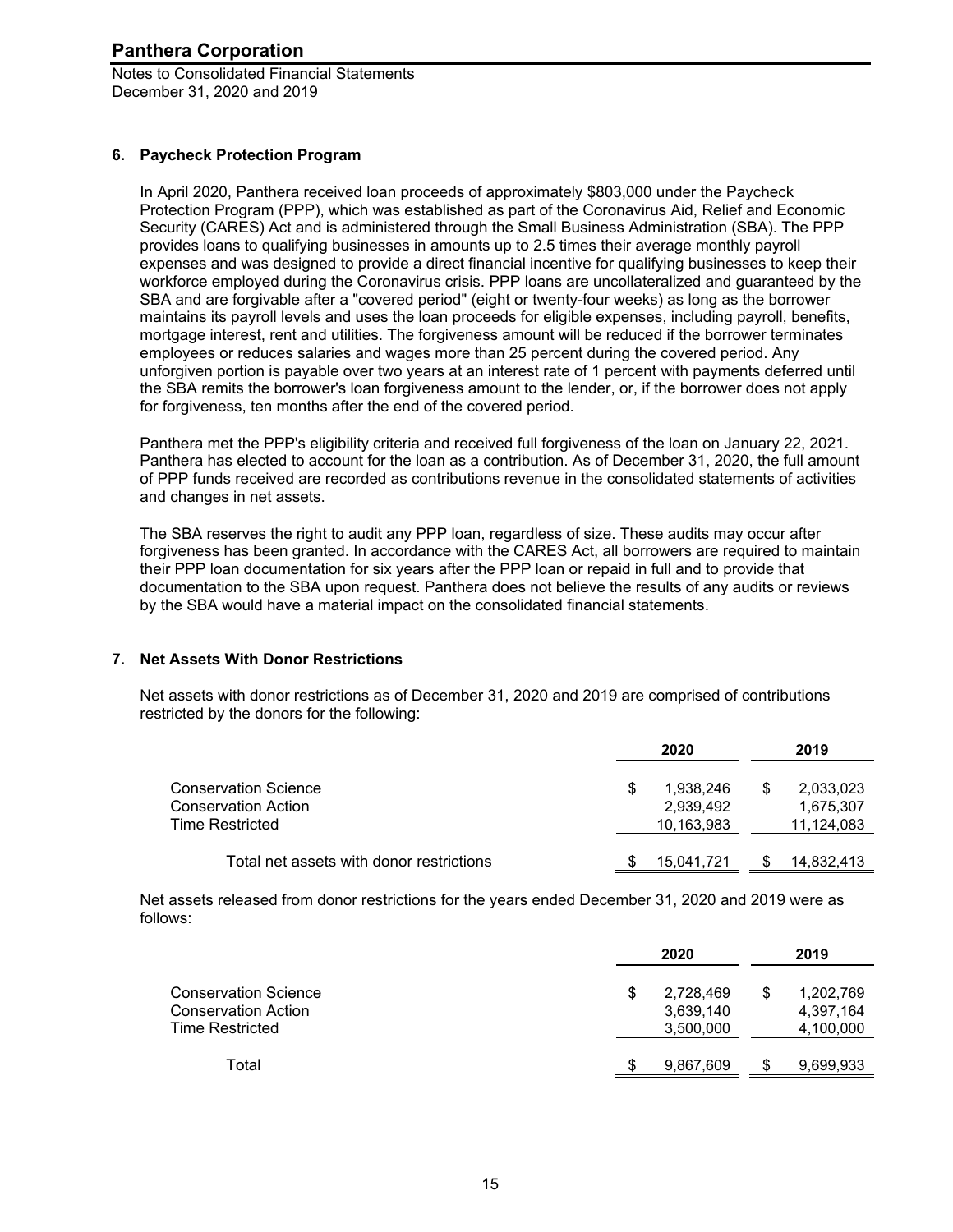Notes to Consolidated Financial Statements December 31, 2020 and 2019

#### **8. Related-Party Transactions**

During the years ended December 31, 2020 and 2019, approximately 41 percent and 59 percent, respectively, of the total contributions were received from members of Panthera's Board of Directors or their related associations. Donations receivable and long-term pledges receivable (undiscounted) from Directors or their related associations as of December 31, 2020 and 2019 amounted to approximately \$8,000,000 and \$11,500,000, respectively.

#### **9. Retirement Plans**

Panthera sponsors the Panthera Corporation 401(k) Retirement Plan under which Plan provisions all U.S. based employees may participate and make elective contributions up to the Federal limitations. Panthera makes matching contributions to the Plan of employee elective contributions, at a minimum, on an annual Plan year basis. The Plan contains "safe harbor provisions" whereby Panthera's matching of employee elective contributions subject to Federal limitations is 100 percent of salary deferrals up to three percent of the employee's gross salary plus 50 percent of salary deferrals in excess of three percent but none for salary deferrals in excess of five percent of compensation. Panthera's matching employee elective contributions vest immediately. In addition, Panthera is the sponsor of a salary reduction plan (457(b) Plan). The funding of the 457(b) Plan is solely the responsibility of the participant.

Panthera UK sponsors a defined contribution plan in which employees are eligible to participate. The employee contribution rate is 5 percent of basic salary and the Panthera UK contribution rate is 4 percent of basic salary.

Total pension expense under the above retirement plans for the years ended December 31, 2020 and 2019 aggregated approximately \$117,000 and \$137,000, respectively.

#### **10. Commitments and Contingencies**

#### **Office Leases**

Panthera entered into a noncancelable operating lease for New York office space, effective February 1, 2015, that expires on January 31, 2025. In addition, during 2019 Panthera entered into a noncancelable lease for office space in Colombia for a term of five (5) years, Costa Rica for two (2) years, and Belize for two (2) years.

As of December 31, 2020, minimum future lease payments under these leases are approximately as follows:

| 2021<br>2022<br>2023<br>2024<br>2025 |       | \$<br>380,000<br>366,000<br>366,000<br>367,000<br>33,000 |
|--------------------------------------|-------|----------------------------------------------------------|
|                                      | Total | \$<br>1,512,000                                          |

Rent expense, including month-to-month cancelable leases, real estate taxes and other specified operating expenses required by lease provisions, for the years ended December 31, 2020 and 2019 aggregated approximately \$476,000 and \$431,000, respectively.